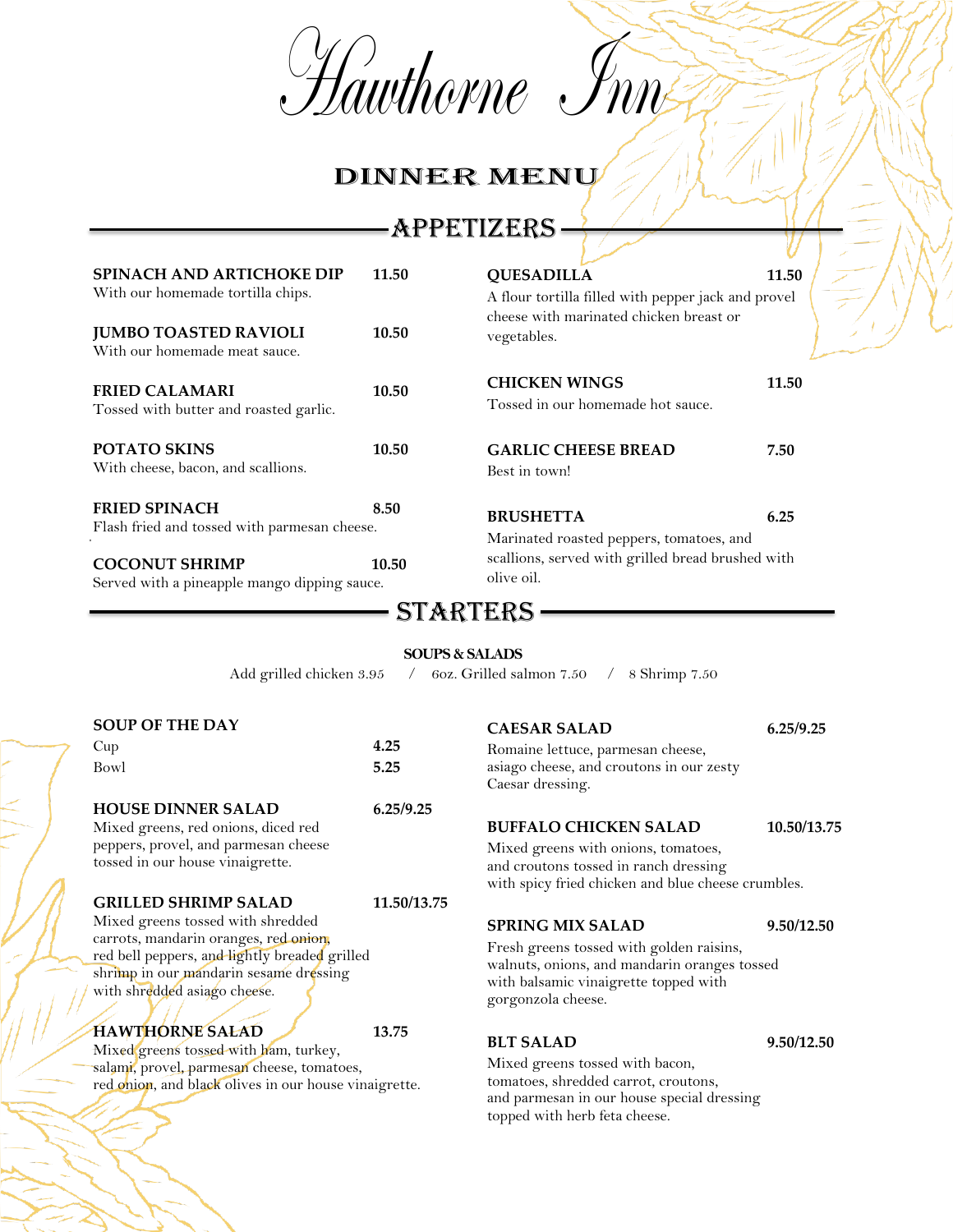Hawthorne Inn



## ENTREES

Includes house salad and your choice of baked potato (loaded add 1.75), pasta, house chips, or veggie of the day

| <b>TENDERLOIN ALLISON</b><br>Medallions of beef layered with a<br>prosciutto and provel stuffing, finished<br>with a portobello mushroom balsamic<br>vinegar reduction. | 34.75 |
|-------------------------------------------------------------------------------------------------------------------------------------------------------------------------|-------|
| <b>LAUREN'S FILET</b>                                                                                                                                                   | 32.50 |
| A hearty 80z. cut of beef tenderloin                                                                                                                                    |       |
| finished with our steak butter.                                                                                                                                         |       |
| <b>HAWTHORNE STRIP</b>                                                                                                                                                  | 31.95 |
| 12oz. strip finished with our house                                                                                                                                     |       |
| steak butter.                                                                                                                                                           |       |
| <b>MUSHROOM CHEESE STEAK</b>                                                                                                                                            | 34.50 |
| 12oz. charbroiled strip topped with                                                                                                                                     |       |
| sauteed mushroom sauce and provel cheese.                                                                                                                               |       |
| <b>RIBEYE CATHERINE</b>                                                                                                                                                 | 33.95 |
| 14oz. ribeye dusted with pepper, finished                                                                                                                               |       |
| with a cabernet diced portobello mushroom                                                                                                                               |       |
| sauce and topped with onion straws.                                                                                                                                     |       |
| <b>GARDEN CHICKEN</b>                                                                                                                                                   | 22.95 |
| Marinated, charbroiled breast of chicken                                                                                                                                |       |
| served with fresh sauteed vegetables.                                                                                                                                   |       |
| <b>STUFFED CHICKEN</b>                                                                                                                                                  | 24.95 |
| Chicken breast stuffed with shrimp,                                                                                                                                     |       |
| crab, and cheeses over spinach in white                                                                                                                                 |       |
| wine mushroom garlic sauce.                                                                                                                                             |       |
|                                                                                                                                                                         |       |
|                                                                                                                                                                         |       |

#### **CHICKEN CHRISTINE 22.95**

Lightly breaded, charbroiled chicken breast topped with broccoli and melted provel cheese in a white wine lemon butter sauce with fresh mushrooms.

#### **PORK CHOP** 23.50

Two parmesan bread crumb encrusted pork chops finished with a marsala wine sauce with sweet bell peppers, mushrooms, and onions.

#### **PRETZEL ENCRUSTED TROUT 25.50**

Broiled and drizzled with a lemon butter garlic sauce and then garnished with honey mustard tossed greens.

#### **FRESH SALMON 28.50**

8oz. filet charbroiled then drizzled with a honey thyme glaze, served with a cajun roasted red pepper and caramelized shallot cream sauce, garnished with onion straws.

#### **SEAFOOD STUFFED MAHI 27.50**

Lightly breaded and grilled mahi stuffed with a three cheese, shrimp, and crab stuffing over fresh spinach in a white wine lemon butter sauce with thin sliced carrots and scallions.

**GROUPER FLORENTINE 25.50**

Parmesan breaded, grilled, and topped with roasted tomato and red pepper relish on a bed of flash fried spinach.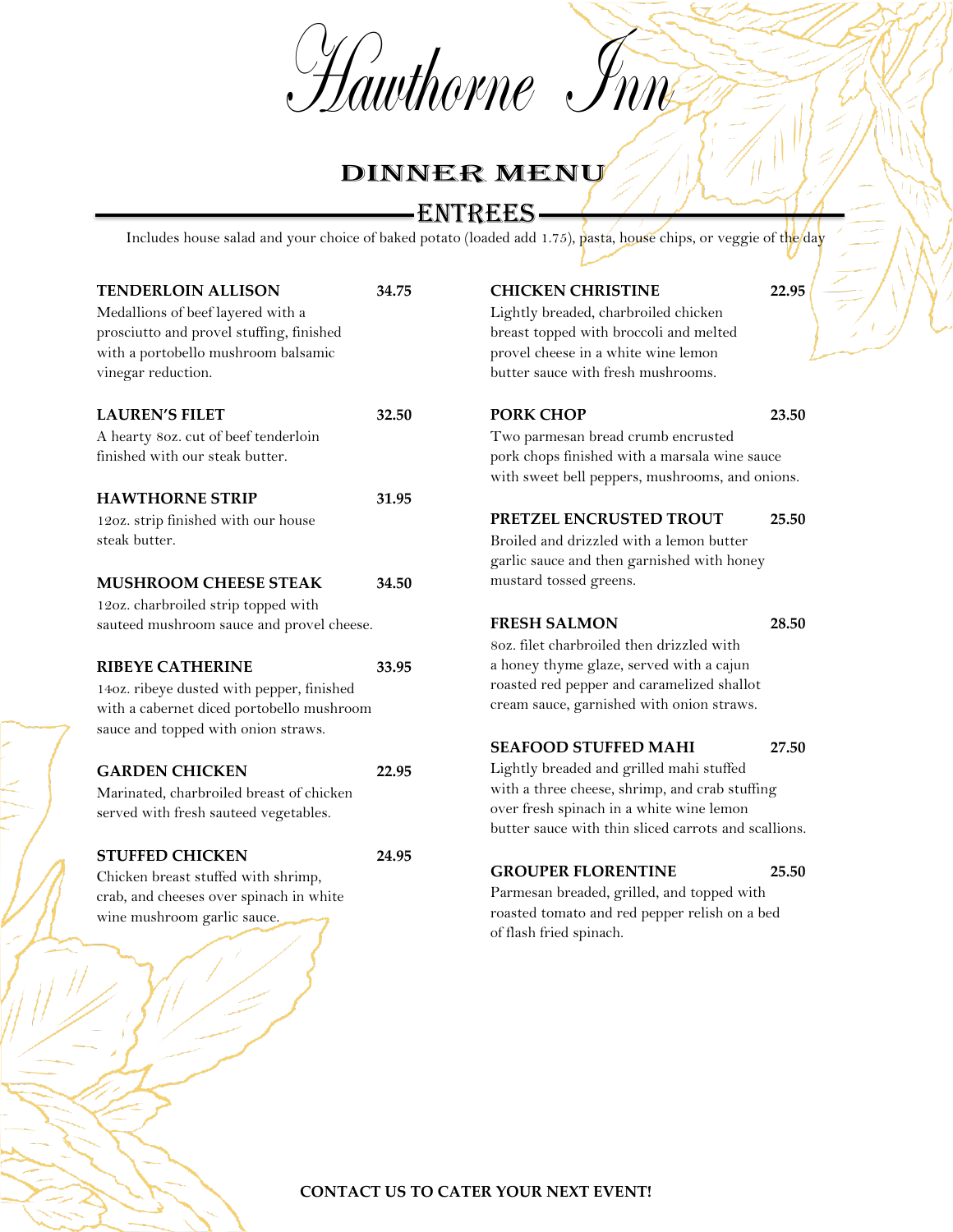Hawthorne Inn



# PASTAS

Add house dinner salad 4.85 Substitute gluten free penne 2.00

#### GRILLED SCAMPI 18.95

Angel hair pasta tossed with grilled shrimp dusted in breadcrumbs, celery, carrots, shiitake mushrooms, scallions, walnuts, and caramelized shallots in an olive oil garlic sauce topped with shaved asiago cheese.

#### **ANGELHAIR LESLIE 18.95**

Angel hair pasta in a white wine herb garlic broth with grilled shrimp dusted in breadcrumbs, roasted red peppers, spinach, carrots, mushrooms, and topped with crumbled gorgonzola cheese.

#### **LINGUINI POMODORI 18.95**

Shrimp, crab, roasted cherry tomatoes, fresh Spinach, and mushrooms in a light olive oil butter garlic sauce.

#### **LINGUINI AND SHRIMP 19.50**

Mushrooms

Shrimp and crab tossed in a creamy garlic sauce with mushrooms.

### **FETUCCINI CHRISTOPHER** 18.50

Chicken, roasted red peppers, broccoli, and mushrooms in a butter garlic cheese sauce.

#### **BOWTIE JACK 19.95**

Shrimp, chicken, bacon, and sundried tomatoes tossed in a gorgonzola garlic cream sauce topped with scallions.

#### **PENNE AND GRILLED CHICKEN** 17.50

Penne tossed with garlic chicken, artichoke hearts, fresh spinach, and mushrooms in a butter garlic broth topped with asiago cheese.

#### **SPAGHETTI AND MEATBALLS 15.95**

Hearty meat sauce with handmade meatballs. Add baked cheese **2.00**

| <b>LASAGNA</b>      | 16.95 |
|---------------------|-------|
| Handmade and fresh. |       |

10" **12.50** 12" **16.00** 14" **18.75**

#### PIZZA 10" Gluten free 2.00

#### **BUILD YOUR OWN PIZZA**

| Cheese 10" | 5.75 |
|------------|------|
| Cheese 12" | 7.95 |
| Cheese 14" | 9.50 |

#### **EACH TOPPING ADD**

| 10"          | 1.60 |
|--------------|------|
| 12"          | 1.85 |
| 14"          | 2.10 |
|              |      |
| TOPPINGS:    |      |
| Pepperoni    | Mu.  |
| $\mathbf{H}$ | D.   |

Hamburger Peppers Sausage Onions Bacon Black Olives Meatballs Anchovies Chicken Pepperoncini

#### Chicken, bacon, mushrooms, roasted bell peppers, and scallions.

#### **DELUXE EDITION**

**HAWTHORNE**

**SPECIALTY PIZZA**

Sausage, pepperoni, onions, mushrooms, black olives, and green peppers.

#### **VEGETARIAN**

Fresh diced vegetable medley.

#### **LABADIE LOCOMOTIVE**

Pepperoni sausage, meatballs, onions, and pepperoncini's.

#### **MEATSA PIZZA**

Pepperoni, bacon, sausage, and meatballs.

## **CONTACT US TO CATER YOUR NEXT EVENT!**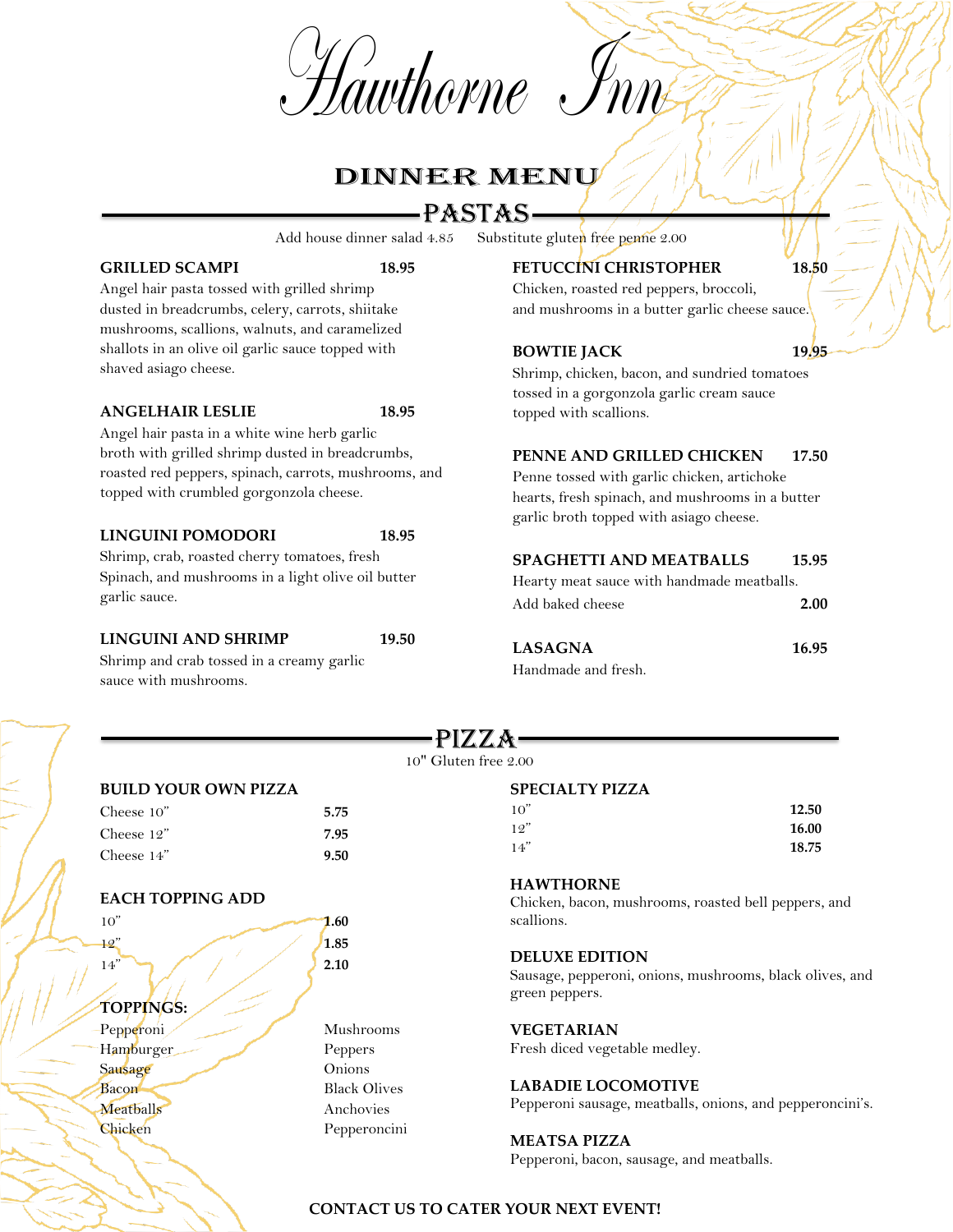Hawthorne Inner

# DINNER MENU

SANDWICHES

Served with your choice of fries, sweet potato fries, hou<mark>s</mark>e chips, or cole slaw. Gluten free bun 2.00 Substitute a house salad 3.85

| <b>HAWTHORNE BURGER</b>                                                  | 9.95  | <b>MOTHER CLUCKER</b>                                                                                                        | 11.50 |
|--------------------------------------------------------------------------|-------|------------------------------------------------------------------------------------------------------------------------------|-------|
| $\frac{1}{2}$ lb. of beef charbroiled to order.                          |       | Fried chicken breast topped with<br>pepper jack cheese and fried jalapeno bottlecaps.                                        |       |
| <b>SWISS MUSHROOM BURGER</b>                                             | 11.50 | <b>MEATBALL SANDWICH</b>                                                                                                     | 11.50 |
| With swiss cheese and sauteed mushrooms.                                 |       |                                                                                                                              |       |
| <b>BACON and BLEU BURGER</b>                                             | 12.25 | Homemade meatballs stuffed into a<br>hoagie roll topped with our tomato<br>sauce and provel cheese.                          |       |
| Topped with bleu cheese, bacon, and<br>sauteed onions.                   |       | <b>HAWTHORNE SUB</b>                                                                                                         | 11.50 |
| PHILLY STRIP<br>Steak, charbroiled, and topped with sauteed              | 15.95 | Ham, salami, turkey, provel cheese,<br>lettuce, tomato, onion, and pepperoncini<br>on a hoagie roll with our house dressing. |       |
| onions, green peppers, and provel cheese.                                |       | <b>GRILLED GROUPER</b>                                                                                                       | 11.50 |
| <b>STEAK SANDWICH</b>                                                    | 14.95 | Lightly breaded, charbroiled grouper on<br>a hoagie roll with a side of tartar sauce.                                        |       |
| 80z. steak, charbroiled, served on a<br>hoagie roll.                     |       | <b>FRIED COD</b>                                                                                                             | 11.50 |
| <b>FRENCH DIP</b>                                                        | 12.25 | Battered fried cod on a hoagie roll with<br>a side of tartar sauce.                                                          |       |
| Thinly sliced roast beef piled high on a                                 |       |                                                                                                                              |       |
| hoagie roll, served with au jus.                                         |       | <b>BLT SANDWICH</b>                                                                                                          | 10.50 |
| <b>CHICKEN SANDWICH</b>                                                  | 11.50 | Bacon, lettuce, tomato, and mayonnaise<br>on a toasted croissant.                                                            |       |
| Marinated and charbroiled chicken<br>topped with swiss cheese and bacon. |       | <b>TURKEY CLUB</b>                                                                                                           | 10.50 |
| $\sim$                                                                   |       | Roasted turkey, bacon, lettuce, tomato,<br>and mayonnaise on a toasted croissant.                                            |       |
|                                                                          |       | Add cheese                                                                                                                   | 1.00  |
|                                                                          |       | Add bacon                                                                                                                    | 2.00  |
|                                                                          |       |                                                                                                                              |       |